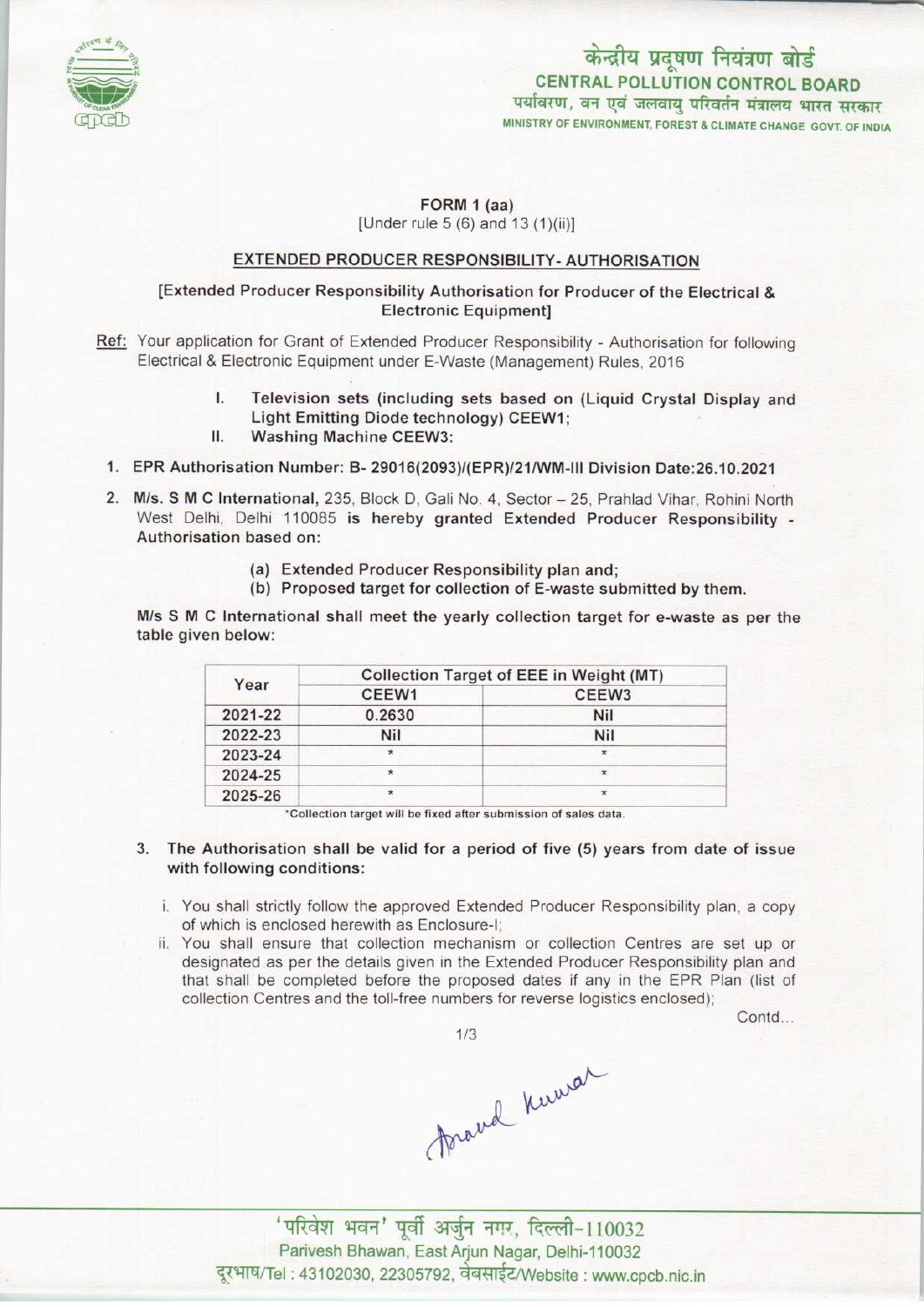

From pre page...

- iii. You shall ensure that all the collected e-waste is channelized to your dismantler/recycler M/s. Adlib E-Waste Recycling, Plot No. 433, HSSIDC, Barhi Phase-I, Ganaur, Sonipat, Haryana-131101 and record shall be maintained at dismantler/recycler and at your end.
- iv. You shall maintain records, in Form-2 of these Rules, of e-waste and make such records available for scrutiny by Central Pollution Control Board;
- v. You shall file annual returns in Form-3 to the Central Pollution Control Board on or before 30th day of June following the financial year to which that returns relates.

#### vi. General Terms & Conditions of the Authorisation:

- a. The authorisation shall comply with provisions of the Environment (Protection) Act, 1986 and the E-waste (Management) Rules,2016 made there under;
- b. The authorisation or its renewal shall be produced for inspection at the request of an officer authorised by the Central Pollution Control Board;
- c.Any change in the approved Extended Producer Responsibility plan should be informed to Central Pollution Control Board within 15 days on which decision shall be communicated by Central Pollution Control Board within sixty days;
- d. It is the duty of the authorised person to take prior permission of the Central Pollution Control Board to close down any collection centre/points or any other facility which are part of the EPR plan;
- e. An application for the renewal of authorisation shall be made as laid down in subrule (vi) of rule of 13(1) the E- Waste (Management) Rules, 2016;
- f. The Board reserves right to cancel/amend/revoke the authorisation at any time as per the policy of the Board or Government.

# vii. Additional Conditions: -

- a) That the applicant will submit annual sales data along with annual returns;
- b) That the applicant has to ensure that the addresses of collection points provided by them in their EPR Plan are correct and traceable and the collection points/centres are functional;
- c) That the applicant will submit revised application for grant of EPR Authorisation in case of applicant adding/changing PRO or changing its EPR Plan;

2/3

Contd....

Anavel Kirwar